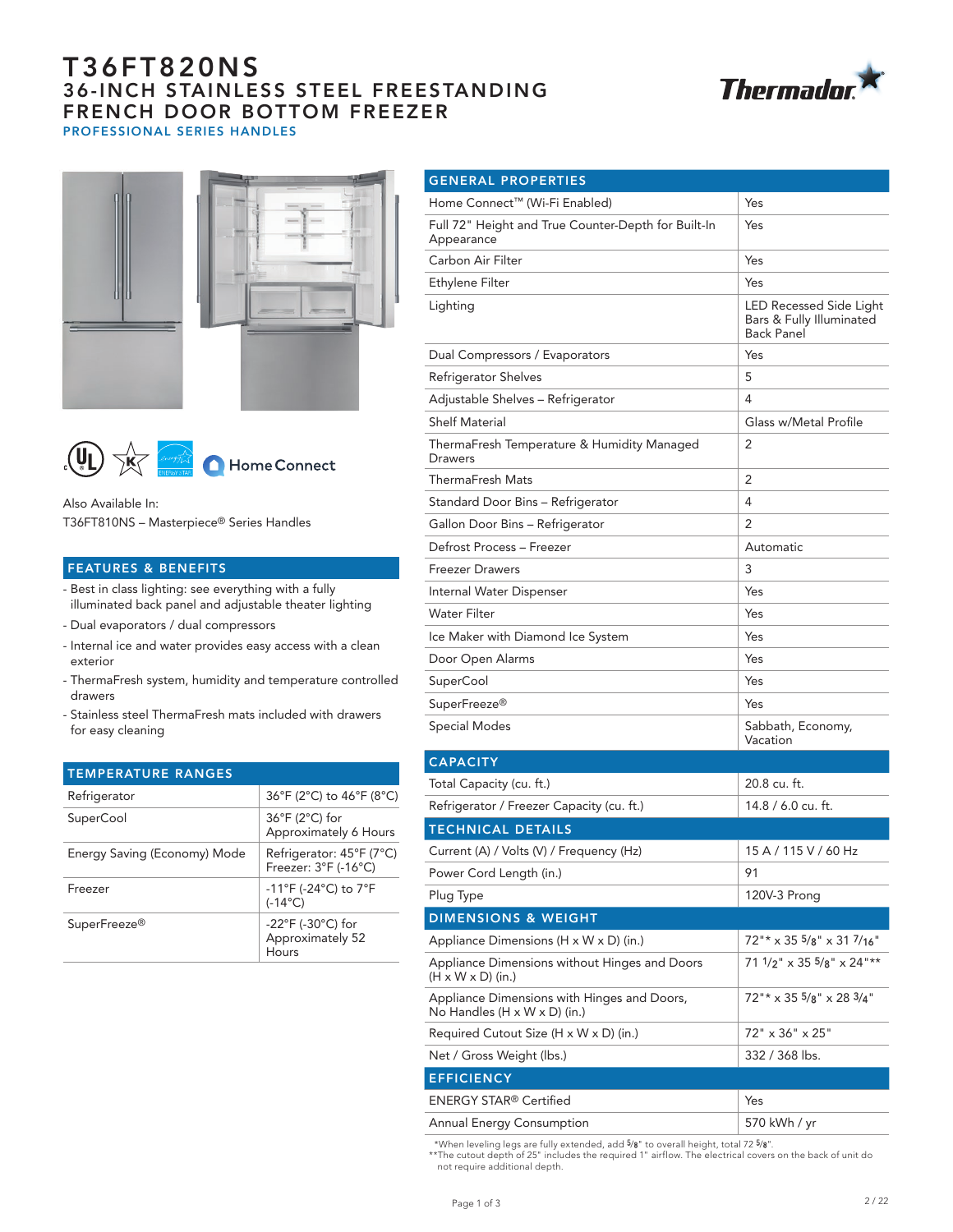# T36FT820NS 36-INCH STAINLESS STEEL FREESTANDING FRENCH DOOR BOTTOM FREEZER



PROFESSIONAL SERIES HANDLES

| <b>WARRANTY</b>                                                                                                         |                  |
|-------------------------------------------------------------------------------------------------------------------------|------------------|
| Limited, Entire Appliance, Parts and Labor on Any Part of the Refrigerator that Fails Because of a Manufacturing Defect | 2 Year           |
| Limited Warranty for Sealed Refrigeration System*; Parts and Labor                                                      | 3rd to 6th Year  |
| Limited Warranty for Sealed Refrigeration System*; Parts Only                                                           | 7th to 12th Year |
| Limited Warranty for Stainless Steel Rust-Through                                                                       | Lifetime         |

\*Sealed refrigeration system includes compressor, evaporator, condenser, dryer / strainer and connection tubing

### CUTOUT DIMENSIONS

measurements in inches (mm)



Leave  $\frac{1}{2}$ " (12.7) gap at the top and 1" (25.4) behind the refrigerator for proper ventilation.

It is recommended that you do not install the refrigerator near a heat source such as a stove or a range.

## TOP VIEW CLEARANCE

Measurements in inches (mm)



Drawers can be taken out with door completely opened Drawers can be pulled out with door open to 90°